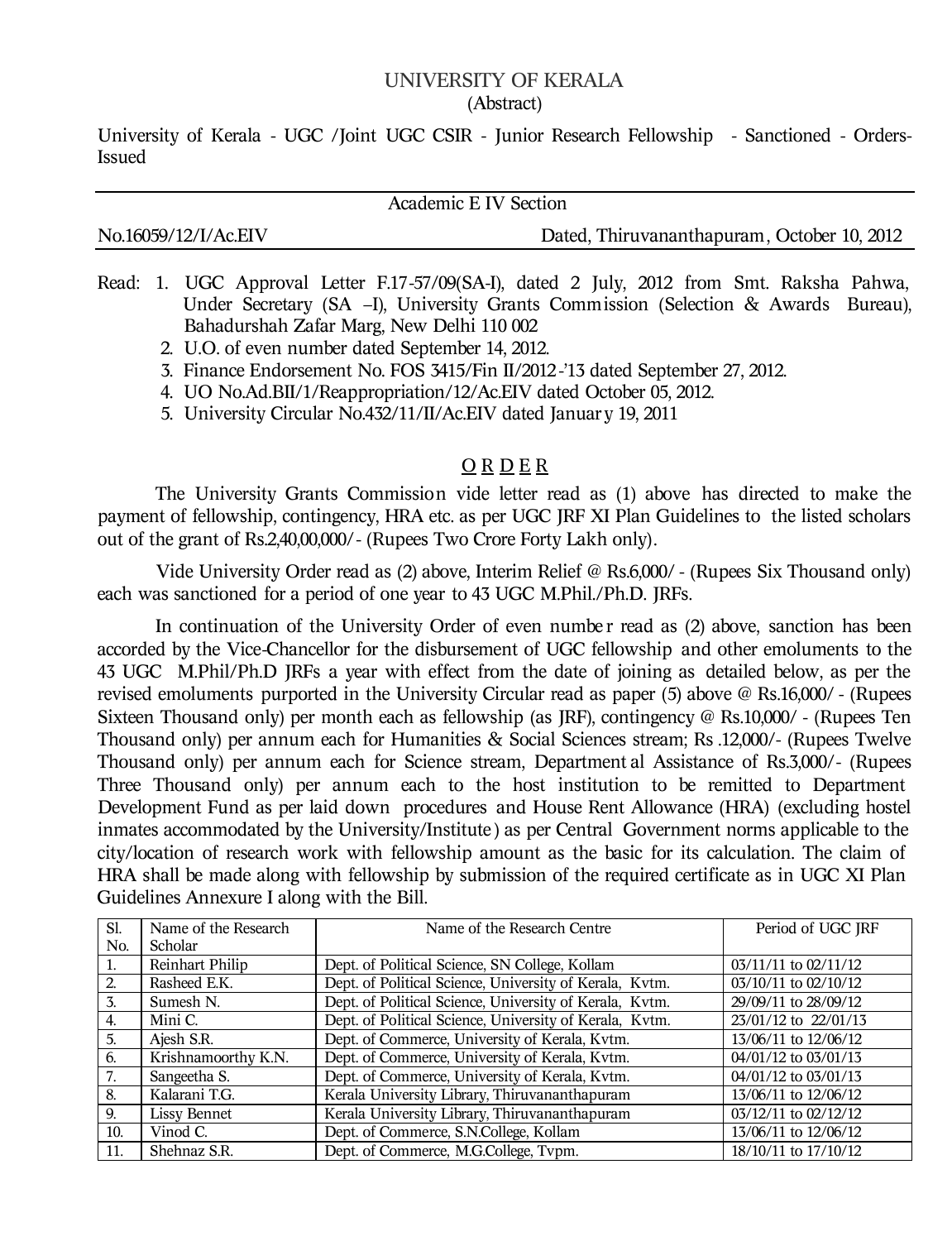| 12.               | Jasmine Sarah<br>Alexander | Loyola College of Social Sciences, Tvpm                   | 01/09/11 to 31/08/12              |
|-------------------|----------------------------|-----------------------------------------------------------|-----------------------------------|
| 13.               | Lekshmi Vijayan            | IMK, University of Kerala, Kvtm.                          | 06/12/11 to 05/12/12              |
| 14.               | Nithya Prem S.R.           | Government College of Teacher Education, Tvpm             | 09/01/12 to 08/01/13              |
| $\overline{15}$ . | Sindhu U.S.                | Dept. of Education, University of Kerala, Thycaud, Tvpm   | 27/07/11 to 26/07/12              |
| 16.               | Satheesh Babu K.R.         | Dept. of Tamil, University of Kerala, Kvtm.               | 13/06/11 to 12/06/12              |
| $\overline{17}$ . | Archana M.                 | M.Phil, Dept. of Tamil, University of Kerala, Kvtm.       | 13/06/11 to 01/11/11              |
| 18.               | Sumathi S.                 | Dept. of Tamil, University of Kerala, Kvtm.               | 17/08/11 to 16/08/12              |
| 19.               | N. Vidhya                  | Dept. of Tamil, University College, Thiruvanantha puram   | 20/01/12 to 19/01/13              |
| 20.               | Anupama L                  | Institute of English, University of Kerala, Tvpm          | 02/01/12 to 01/01/13              |
| $\overline{21}$ . | Lisha E.                   | M.Phil, Institute of English, University of Kerala, Tvpm. | 13/06/11 to 01/11/11              |
| 22.               | Neetha Prasad              | M.Phil, Institute of English, University of Kerala, Tvpm. | 02/11/11 to 01/11/12              |
| $\overline{23}$ . | Indu K.                    | Kerala University Library, Thiruvananthapuram             | 13/06/11 to 08/11/11              |
|                   |                            |                                                           | (Leave from 09/11/11)             |
| 24.               | Franklin B. Vargheese      | Dept. of Malayalam, University of Kerala, Kvtm.           | 16/06/11 to 15/06/12              |
| $\overline{25}$ . | Muneer S.                  | Dept. of Malayalam, University of Kerala, Kvtm.           | 11/04/11 to 10/04/12              |
| $\overline{26}$ . | Vinod Kumar K.P.           | Dept. of Malayalam, University of Kerala, Kvtm.           | 29/06/11 to 28/06/12              |
| 27.               | Anoopa G.                  | Dept. of Malayalam, University of Kerala, Kvtm.           | 12/08/11 to 11/08/12              |
| $\overline{28}$   | Lilin V. Bhaskaran         | M.Phil, Dept. of Malayalam, University of Kerala, Kvtm.   | 31/10/11 to 30/10/12              |
| 29.               | Deepthy S.                 | Dept. of Malayalam, M.G.College Thiruvananthapuram        | 24/01/12 to 23/01/13              |
| 30.               | Sangeetha K.G.             | Dept. of Malayalam, M.G.College, Thiruvananthapuram       | 21/01/12 to 20/01/13              |
| 31.               | Beena L.                   | Dept. of Malayalam, Govt.College for Women,               | 20/01/12 to 19/01/13              |
|                   |                            | Thiruvananthapuram.                                       |                                   |
| 32.               | Soosan P.S.                | Dept. of Malayalam, University College, Tvpm.             | 25/01/12 to 24/01/13              |
| 33.               | Indu T.N.                  | Kerala University Library, Thiruvananthapuram             | 13/06/11 to 12/06/12              |
| 34.               | Sheena N.                  | Institute of Management In Kerala, University of Kerala,  | 13/06/11 to 12/06/12              |
|                   |                            | Kvtm.                                                     |                                   |
| 35.               | Jinu S.Rajan               | Dept. of Library and Information Science, University of   | 11/07/11 to 10/07/12              |
|                   |                            | Kerala, Thiruvananthapuram                                |                                   |
| 36.               | Brijit Soumukhi P.J.       | M.Phil, Dept. of Psychology, University of Kerala, Kvtm.  | 13/06/11 to 01/11/11              |
| 37.               | Nebu John                  | Dept. of Chemistry, University of Kerala, Kvtm.           | 28/09/11 to 27/09/12              |
| 38.               | Ashalatha A.               | Dept. of Chemistry, M.G College, Thiruvananthapuram       | 28/11/11 to 27/11/12              |
| 39.               | Kurian C. Soman            | Dept. of Mathematics, University of Kerala, Kvtm.         | 04/10/11 to 03/10/12              |
| 40.               | Abisha R.                  | Dept. of Futures Studies, University of Kerala, Tvpm.     | 18/11/11 to 17/11/12              |
| 41.               | Veenas C.L.                | Dept. of Physics, University of Kerala, Kvtm.             | $\overline{01/07/11}$ to 30/06/12 |
| 42.               | Jayalekshmy V.             | Dept. of Zoology, NSS College, Pandalam, Pathanamthitta   | 01/01/12 to 31/12/12              |
| 43.               | Anitha R.                  | Dept. of Biochemistry, University of Kerala, Kvtm.        | 10/11/11 to 09/11/12              |

The amount depicted above will be claimed after deduction of the *Interim Relief* disbursed @Rs.6,000/[- \(Rup](@Rs.6)ees Six Thousand only) per month vide U.O. of even number read as paper ( 2). Expenditure towards the same will be debited to "Part III – MH 80B – Funds from UGC –  $9/7301$  – UGC Research Fellowships" as an amount of Rs.71,81,400/ - (Rupees Seventy One Lakh Eight y One Thousand Four Hundred only) has been additionally provided to the head of account for the objective as per paper read (4) above by way of re-appropriation from "Part III – MH 80 D – Funds from Other Agencies – 9/7751 – Lumpsum provision for New Resea rch Schemes" provided in the current year's budget estimate of the University.

Finance has concurred the proposal for re -appropriation of additional amount of Rs.71,81,400/ - (Rupees Seventy One Lakh Eighty Thousand and Four Hundred only) which was effecte d vide paper read as (4) above as endorsed by the Finance vide paper read as (3) above.

The Heads of Research Institution/Department /Principals will verify claim/eligibility of the scholars prior to the disbursal of the fellowship. (The eligibility of the candidate(s) pursuing research on "Leave Without Allowances" will be subjected to the clarification from the funding agency, as sought.)

Presently the Norms of the UGC XI Plan Guidelines for the Scheme in operation now will continue for the same during the XII Plan till such time the new guidelines are finalized.